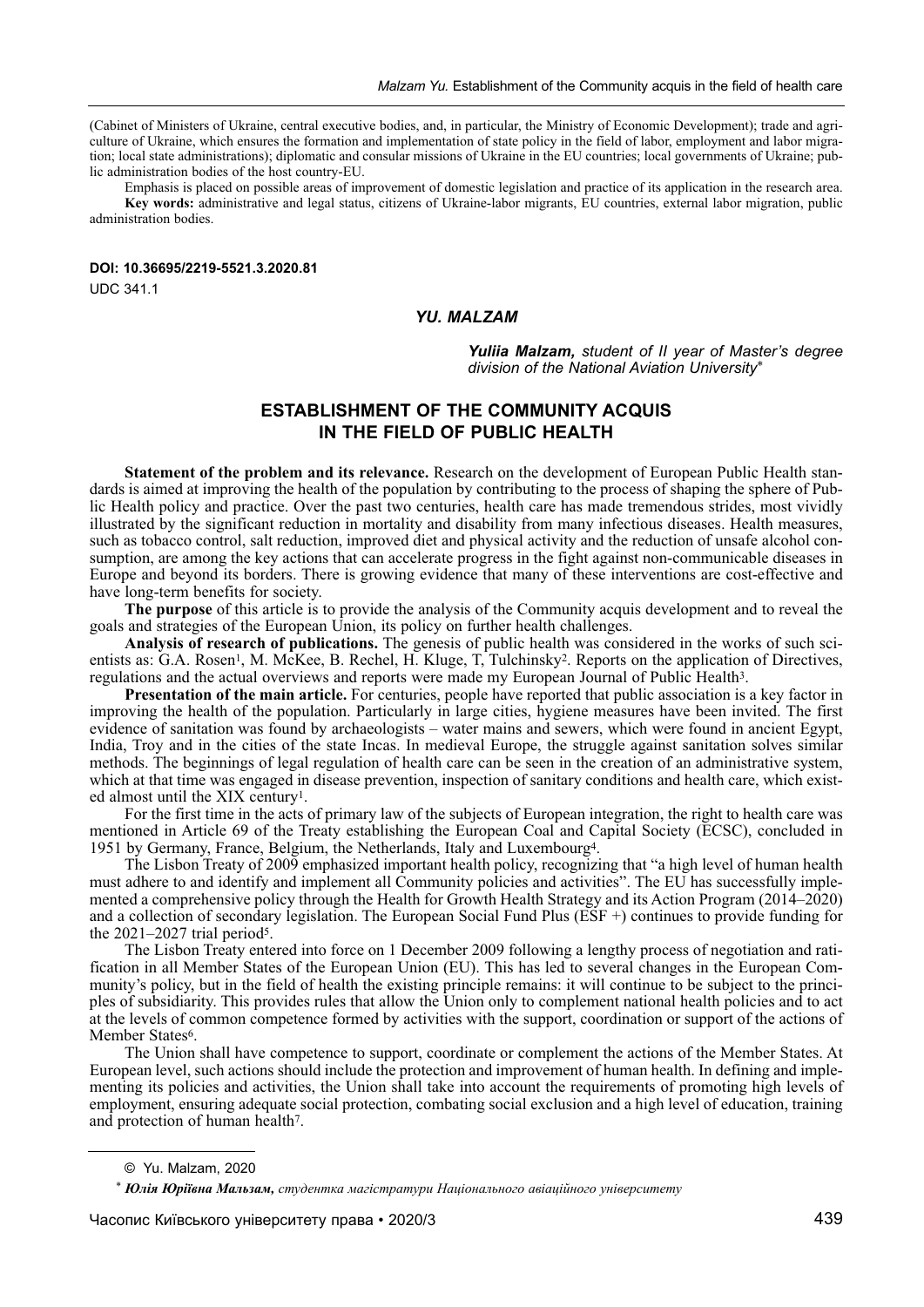## **Студентська трибуна**

However, there are several innovations in the Treaty that have affected health policy. The role of civil society, represented by the European Parliament, has been significantly strengthened. Parliament and the Council may adopt incentives designed to protect and improve human health, in particular to combat major transboundary disasters, monitoring, early warning and serious transboundary health threats<sup>3</sup>.

The Treaty clearly introduces an approach to monitoring and evaluation as an integral part of health policy, emphasizing the need for systematic collection and analysis of information on the processes and impacts of public health measures. Having a more robust legal framework will allow the European Commission, in close contact with Member States, to promote initiatives aimed at developing guidelines and indicators, organizing the exchange of best practices and preparing the necessary elements for periodic monitoring and evaluation<sup>8</sup>.

The new provisions will promote and strengthen cooperation between European countries in activities aimed at:

– promoting the development of common indicators to assess results and outcomes;

– establishing a framework for a systematic review of needs; and

– regular monitoring of activities and periodic evaluation of results in the areas of health promotion and disease prevention and control9.

The concept of health monitoring and evaluation, introduced more prominently by the EU legal framework, should be used to ensure the implementation of the European Community's commitment to achieving and maintaining a high level of human health protection $10$ .

Actions to monitor and combat serious cross-border health threats will be promoted at EU level, encouraging cooperation between Member States to improve the complementarity of their health policies. Obviously, the issue of cross-border cooperation is particularly important in relation to infectious diseases. Although the role of the European Center for Disease Prevention and Control (ECDC) is already recognized as valuable at EU level, the Treaty can stimulate action to further enrich approaches to early warning, monitoring and evacuation of surveillance measures, as well as technical and scientific evaluation of prevention and control measures. communities11.

In addition, under the Lisbon Treaty, mental health is specifically mentioned, cooperation between Member States in the field of health is encouraged in cross-border areas, coordination on health issues between Member States is strengthened, including the possibility of establishing guidelines and indicators, organizing the exchange of best practices and preparing periodic monitoring and evaluation, while measures to improve monitoring, early warning and combating serious cross-border threats to health and tobacco and alcohol policy ("incentives") are also specifically mentioned<sup>12</sup>.

The Lisbon Treaty set out three strategic objectives for EU health policy: promoting health – to prevent disease and promote a healthy lifestyle by addressing nutrition, physical activity, alcohol, tobacco and drug use, environmental risks and injuries. Given the aging population, the special health needs of the elderly also need more attention, and more attention has recently been paid to mental health; protecting citizens from health threats – Improving surveillance and preparedness for epidemics and bioterrorism and increasing the ability to respond to new health challenges, such as climate change; supporting dynamic health systems – to help Member States' health systems respond to the challenges of an aging population, the growing expectations of citizens and the mobility of patients and health professionals, and to help Member States make their health systems sustainable.

The establishment of specialized agencies such as the European Medicines Agency (EMA) and the European Center for Disease Prevention and Control (ECDC) has strengthened the EU's commitment to health policy. Health has also benefited from policy areas such as the environment and nutrition, among many others. The entry into force of the REACH framework for the evaluation and registration of chemicals, as well as the establishment of the European Food Safety Authority (EFSA) have also been indicators of multidisciplinary efforts to improve the health of European citizens5.

Information and communication technologies improve the entire life cycle of health issues, from prevention to diagnosis and treatment, control and management of health and lifestyle. Digitization of the health sector is part of the EU's Digital Single Market strategy and has enormous potential13.

Public health can benefit from a significant increase in the availability of information about how people live their daily lives. However, the same information can also be used to the detriment of public health. Commercial organizations have widely used the achievements of computing power to describe in detail our daily lives and consumption patterns<sup>14</sup>.

Thus, it is difficult to overestimate the role of Parliament because it has consistently contributed to the establishment of health policy. He has also actively sought to strengthen and promote health policy through numerous opinions, studies, debates, written declarations and own-initiative reports on a wide range of issues. The Committee on the Environment, Public Health and Food Safety (ENVI) is Parliament's main body on health and is responsible for more than 10% of Parliament's overall legislative activity.

Recently adopted key pieces of legislation include, for example, a new regulation on clinical trials, medical devices and in vitro diagnostic devices, as well as cross-border healthcare, the Tobacco Products Directive and decisions to establish health financing programs<sup>15</sup>.

The Lisbon Treaty has become a major development, as the well-being of countries is inextricably linked to health. Indeed, "welfare" becomes a horizontal point (Article 9 of the Treaty on the Functioning of the European Union; TFEU) and the integration of health issues (Article 168 TFEU), both of which state that the European Commission's proposals must always take into account their possible adverse effects on health, and that they should be changed if this is problematic<sup>14</sup>.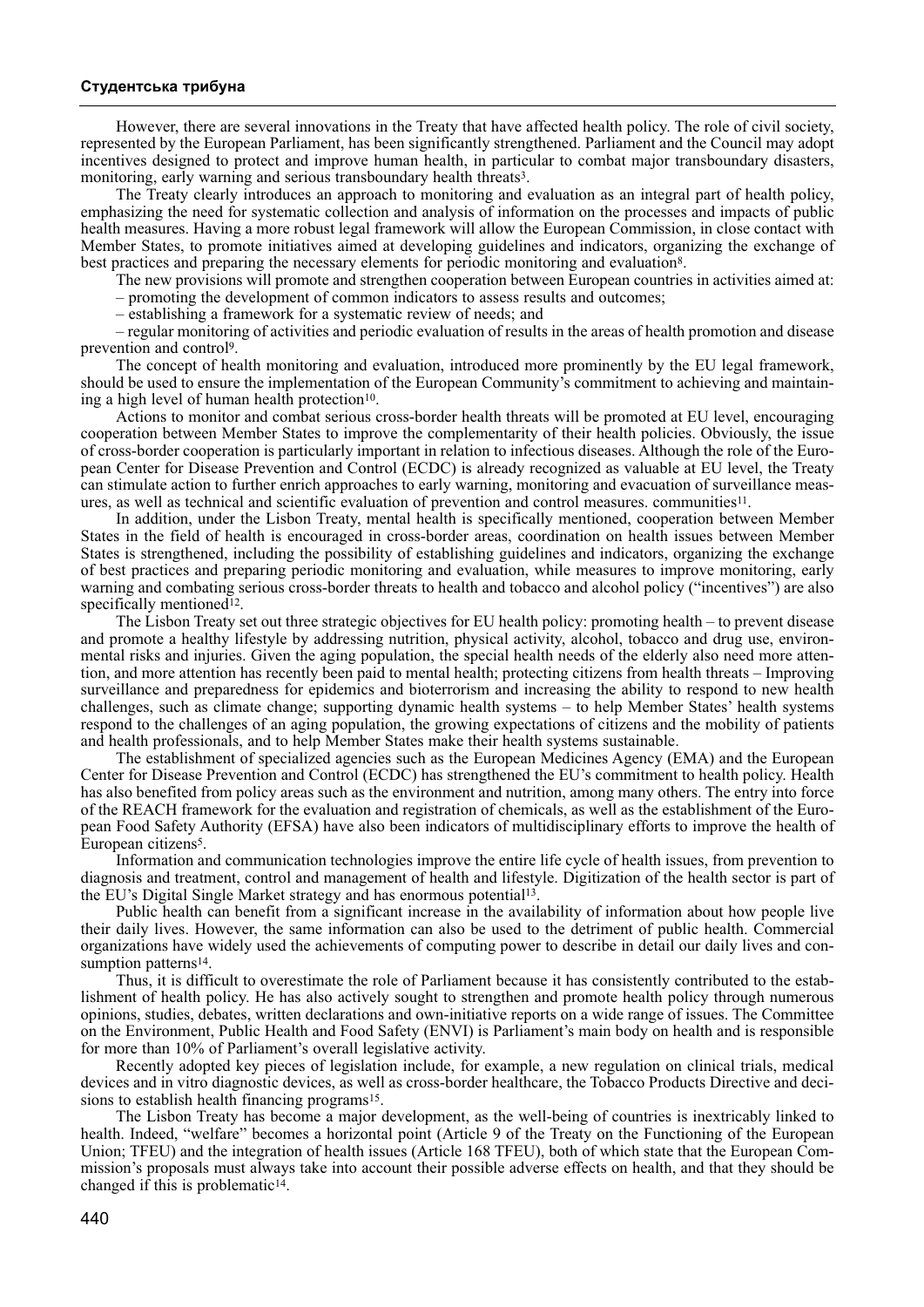The EU can adopt health legislation in accordance with the Treaty on the Functioning of the European Union: Article 168 (protection of public health), Article 114 (approximation of laws) and Article 153 (social policy). Areas in which the EU has adopted legislation include: patients' rights to cross-border medical care; pharmaceuticals and medical devices (pharmacovigilance, falsified drugs, clinical trials); serious transboundary health threats; tobacco; organs, blood, tissues and cells.

For example, EU citizens have the right to access health care in any EU country and to receive reimbursement for care abroad in their own country. Directive 2011/24 / EU on patients' rights to cross-border healthcare sets out the conditions under which a patient may travel to another EU country to receive medical care and reimbursement. It covers the cost of health care, as well as prescription and delivery of medicines and medical devices. As health policies and systems become increasingly interlinked, the Directive facilitates access to: information on available medical care in other European countries; healthcare alternatives and / or specialized treatment abroad.

The regulations strike the right balance between maintaining the sustainability of health systems while protecting patients' right to treatment outside their home country. Directive: Creates a network of national contact points; search for available translations of the previous link to provide clear and accurate information on cross-border healthcare. Creates EU rules on the minimum list of elements to be included in a medical prescription accepted from one EU country to another (cross-border prescription). Encourages the further development of European reference networks of medical expertise, the expansion of cooperation between EU countries with additional benefits for the assessment of health and e-health technologies16.

Drugs, alcohol and tobacco use are lifestyle factors that seriously affect people's health, and combating them is a major issue in health policy. The Tobacco Products Directive (Directive 2014/40 / EC17; applicable since 2016) and the Tobacco Taxation Directive (Council Directive 2011/64 /  $EC^{18}$ ) were important stages in this process. The possible implications of the implementation of the EU Drugs Strategy 2013–202019 and the EU Alcohol Strategy  $2006-2012$  (COM (2006) 0625)<sup>20</sup> are subject to discussion and further evaluation.

**Conclusions.** Thus, the Lisbon Treaty has become a fundamental document for regulating many areas, including health. Consolidate and improve health standards in countries. In general, EU action in the field of health is currently linked to incentives and cooperation measures. The European Commission has an important supporting role to provide guidance and tools to facilitate cooperation and facilitate the effective operation of national systems. The EU is currently facing the following challenges: achieving greater economic efficiency; competitiveness together with security; addressing new global threats, such as antimicrobial resistance; evidence-based policy development; elimination of risk factors for non-communicable diseases and promotion of vaccination. In parallel, a number of sectoral directives have been adopted, which are of a recommendatory nature to member states. The Lisbon Treaty has established the principle of cooperation between countries for further development in the field of health care. The principle of subsidiarity has remained unchanged, meaning that Member States have the right to regulate their own health care, but to listen to the Union's recommendations and guidelines. The pressing issues of employment, social protection, combating social exclusion and protecting human health were mentioned. The treaty also introduced the concept of health surveillance and monitoring in countries, which will allow for a rapid response and improvement of national situations, especially with regard to infectious diseases or viruses. In particular, the Lisbon Treaty will make the decision-making process more efficient, increase democratic accountability through association with the European Parliament and national parliaments, and strengthen external coherence. All these improvements will provide the EU with better protection of the interests of its citizens on a daily basis. New opportunities to address the transboundary effects of energy policy, civil protection and the fight against serious transboundary health threats.

<sup>1</sup> Rosen, G. A History of Public Health, Baltimore / London: The Johns Hopkins University Press, 1993.

<sup>2</sup> EU Alcohol Strategy 2006–2012 (COM(2006)0625); URL: https://eur-lex.europa.eu/legal-content/EN/TXT/PDF/?uri= CELEX: 52006DC0625&from=EN

<sup>3</sup> Consolidated versions of the Treaty on European Union and the Treaty on the Functioning of the European Union. OJ C115, 9 May 2008, TITLE XIV, PUBLIC HEALTH, Article 168 (ex Article 152 TEC) point 5; URL: https://eur-lex.europa.eu/legal-content/ EN/TXT/?uri=uriserv%3AOJ.C\_.2008.115.01.0001.01.ENG&toc=OJ%3AC%3A2008%3A115%3ATOC

<sup>4</sup> The Treaty establishing the European Coal and Capital Society (ECSC). – URL: https://zakon.rada.gov.ua/laws/show/994\_026 5 European Parliament official website; Public Health; URL: https://www.europarl.europa.eu/factsheets/en/sheet/49/publichealth

<sup>6</sup> Consolidated versions of the Treaty on European Union and the Treaty on the Functioning of the European Union. OJ C115, 9 May 2008, TITLE XIV, PUBLIC HEALTH, Article 168 (ex Article 152 TEC) point 5; URL: http://eur-lex.europa.eu/ JOHtml.do?uri=OJ:C:2008:115:SOM:EN:HTML

<sup>&</sup>lt;sup>7</sup> Consolidated versions of the Treaty on European Union and the Treaty on the Functioning of the European Union. OJ C115, 9 May 2008, TITLE I Categories and Areas of Union Competence, Article 3, point 1; URL: https://eur-lex.europa.eu/legalcontent/EN/TXT/?uri=uriserv%3AOJ.C\_.2008.115.01.0001.01.ENG&toc=OJ%3AC%3A2008%3A115%3ATOC

<sup>8</sup> Regulation (EC) No 851/2004 of the European Parliament and of the Council establishing ECDC, Title XIV, Public Health, Article 168 (ex Article 152 TEC) point 2. URL: https://eur-lex.europa.eu/legal-content/EN/TXT/?uri=uriserv%3AOJ.C\_.2008.115.01. 0001.01.ENG&toc=OJ%3AC%3A2008%3A115%3ATOC

<sup>9</sup> Regulation (EC) No 851/2004 of the European Parliament and of the Council of 21 April 2004 establishing a European centre for disease prevention and control, OJ L 142, 30 April 2004, p. 1; URL: https://eur-lex.europa.eu/legal-content/EN/ALL/?uri=celex% 3A32004R0851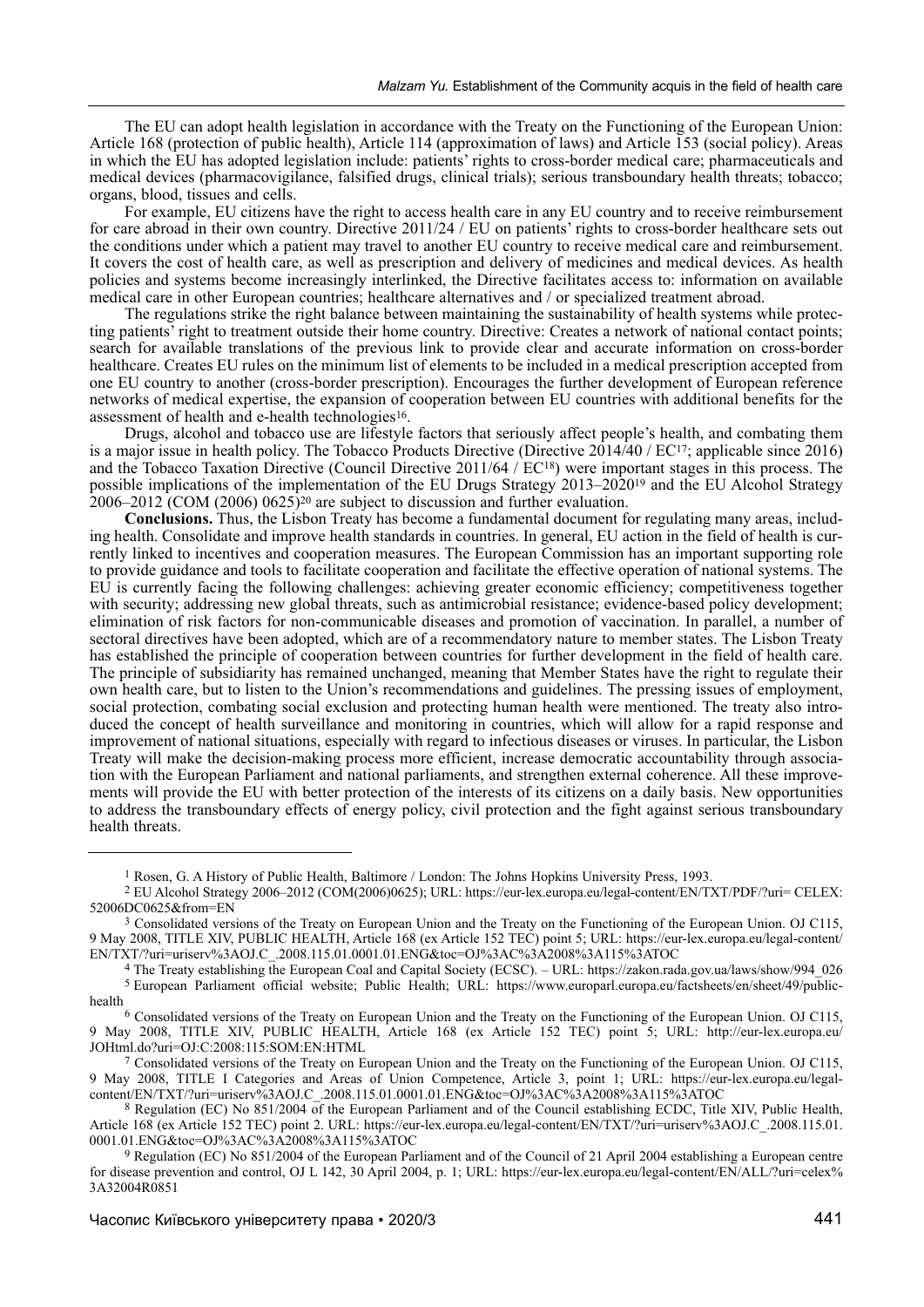## **Студентська трибуна**

<sup>10</sup> Commission of the European Communities (2008), Communication from the Commission to the European Parliament and the Council; com(2008) 741 final; sec(2008) 2792; URL: https://eur-lex.europa.eu/legal-content/EN/TXT/?uri=CELEX%3A52008DC0741  $11$  Commission of the European Communities (2008), Communication from the Commission to the European Parliament and the

Council; com(2008) 741 final; sec(2008) 2792; URL: https://eur-lex.europa.eu/legal-content/EN/TXT/?uri=CELEX%3A52008DC0741 12 Explaining the Treaty of Lisbon; MEMO/09/531 Brussels, 1 December 2009; URL: https://ec.europa.eu/commission/press-

corner/detail/en/MEMO\_09\_531

13 Europian Commission official website; Shaping Europe's digital future; URL: https://ec.europa.eu/digital-single-market/en

<sup>14</sup> Health policy and European Union enlargement. European Observatory on Health Systems and Policies Series; Edited by Josep Figueras, Martin McKee, Elias Mossialos and Richard B. Saltman. Open University Press.– 2004; URL: https://www.euro.who. data/assets/pdf\_file/0004/98392/E82999.pdf

15 Written expertise for the ENVI Committee; URL: http://www.europarl.europa.eu/committees/en/envi/supportinganalyses.html 15. Directive 2011/24/EU of the European Parliament and of the Council of 9 March 2011 on the application of patients' rights in cross-border healthcare. Official Journal of the European Union L 88/45; URL: https://eur-lex.europa.eu/legalcontent/EN/TXT/?uri=CELEX%3A32011L0024

<sup>14</sup> Health policy and European Union enlargement. European Observatory on Health Systems and Policies Series; Edited by Josep Figueras, Martin McKee, Elias Mossialos and Richard B. Saltman. Open University Press. 2004; URL: https://www.euro.who. data/assets/pdf\_file/0004/98392/E82999.pdf

<sup>16</sup> Directive 2011/24/EU of the European Parliament and of the Council of 9 March 2011 on the application of patients' rights in cross-border healthcare. Official Journal of the European Union L 88/45; URL: https://eur-lex.europa.eu/legal-content/EN/TXT/?uri= CELEX%3A32011L0024

<sup>17</sup> Directive 2014/40/EU of the European Parliament and of the Council of 3 April 2014 on the approximation of the laws, regulations and administrative provisions of the Member States concerning the manufacture, presentation and sale of tobacco and related products and repealing Directive 2001/37/EC. Official Journal of the European Union L 127/1; URL: https://eur-lex.europa.eu/legalcontent/EN/TXT/?uri=uriserv%3AOJ.L\_.2014.127.01.0001.01.ENG&toc=OJ%3AL%3A2014%3A127%3ATOC

18 Council Directive 2011/64/EU of 21 June 2011 on the structure and rates of excise duty applied to manufactured tobacco *OJ L 176, 5.7.2011, p. 24–36* Official Journal of the European Union L 176/24; URL: https://eur-lex.europa.eu/eli/dir/2011/64/oj

19 EU's Drug Strategy 2013-2020 Official Journal of European Union; URL: https://eur-lex.europa.eu/legal-content/EN/TXT/ PDF/?uri=OJ:C:2012:402:FULL&from=EN

20 EU Alcohol Strategy 2006-2012 (COM(2006)0625); URL: https://eur-lex.europa.eu/legal-content/EN/TXT/PDF/?uri=CELEX: 52006DC0625&from=EN

#### **Резюме**

## *Мальзам Ю.Ю.* **Становлення acquis Європейського союзу у сфері охорони здоров'я.**

Необхідно проаналізувати становлення європейських стандартів у сфері охорони здоров'я. Аналіз та вивчення міжнародно-правових документів та наукових робіт, що містять положення про acquis ЄС. У статті досліджено розвиток нормативно-правової бази ЄС, основні договори Європейського співтовариства у сфері охорони здоров'я, зміни та поліпшення внесені цими міжнародно-правовими документами. Лісабонський договір став фундаментальним документом для регулювання багатьох сфер, включаючи охорону здоров'я. Консолідував та вдосконалив стандарти охорони здоров'я в країнах європейської зони. Загалом дії ЄС у галузі охорони здоров'я на сьогодні пов'язані із стимулами та заходами співпраці. Розглянуто важливу допоміжну роль Європейської комісії у наданні настанов та інструментів для полегшення співпраці та сприяння ефективному функціонуванню національних систем. Лісабонський договір встановив принцип співпраці між країнами для подальшого розвитку в галузі охорони здоров'я. Принцип субсидіарності залишився незмінним, тобто держави-члени мають право регулювати власну охорону здоров'я, але прислухатися до рекомендацій та вказівок Союзу. Було зазначено нагальні питання зайнятості, соціального захисту, боротьби із соціальною ізоляцією та охорони здоров'я людей. Договір також запровадив концепцію нагляду за здоров'ям та моніторингу в країнах, що дозволить швидко реагувати та покращувати національну ситуацію, особливо щодо інфекційних захворювань чи вірусів. Зокрема, Лісабонський договір зробить процес прийняття рішень більш ефективним, посилить демократичну підзвітність через асоціацію з Європейським парламентом та національними парламентами та зміцнить зовнішню узгодженість. Усі ці вдосконалення забезпечать ЄС щоденний кращий захист інтересів своїх громадян. Нові можливості для вирішення транскордонних наслідків енергетичної політики, цивільного захисту та боротьби з серйозними транскордонними загрозами здоров'ю. У даний час ЄС стикається з такими проблемами: досягнення більшої економічної ефективності; конкурентоспроможність разом із безпекою; вирішення нових глобальних загроз, таких як антимікробна стійкість; розробка політики на основі фактичних даних; усунення факторів ризику незаразних захворювань та сприяння вакцинації. Паралельно було прийнято низку галузевих директив, які мають рекомендаційний характер для держав-членів. Вивчаються цілі та стратегії Європейського Союзу щодо праці у напрямку охорони здоров'я. Проаналізовано політику ЄС щодо подальших викликів у сфері охорони здоров'я. Досліджено розвиток та становлення acquis ЄС.

**Ключові слова:** охорона здоров'я, acquis ЄС, договори, Європейський Союз, стандарти.

#### **Резюме**

#### *Мальзам Ю.Ю.* **Становление acquis Европейского Союза в сфере здравоохранения.**

Необходимо проанализировать становление европейских стандартов в сфере здравоохранения. Анализ и изучение международно-правовых документов и научных работ, содержащих положения о acquis ЕС. В статье исследовано развитие нормативно-правовой базы ЕС, основные договоры Европейского сообщества в сфере здравоохранения, изменения и улучшения внесены этими международно-правовыми документами. Изучаются цели и стратегии Европейского Союза по труду в направлении здравоохранения. Проанализированы политику ЕС в отношении дальнейших вызовов в сфере здравоохранения. Исследовано развитие и становление acquis ЕС.

**Ключевые слова:** здравоохранение, acquis ЕС, договоры, Европейский Союз, стандарты.